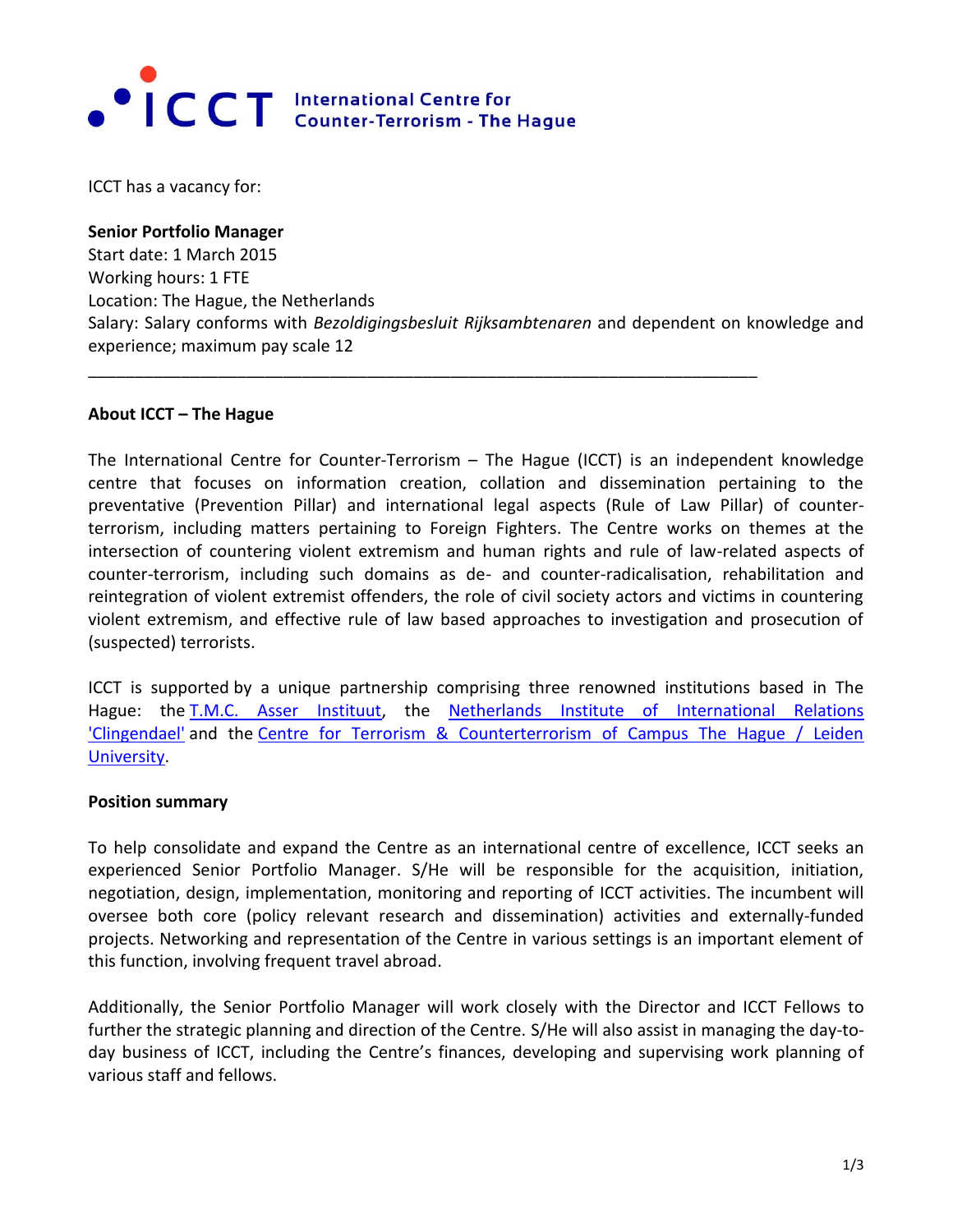The Senior Portfolio Manager reports directly to the ICCT Director, supervises the Portfolio Manager, project staff and external consultants, and works closely with the Research & Visiting Fellows.

### **Tasks and responsibilities**

- Overseeing ICCT's expanding programme portfolio development and management, including: acquisition, initiation, design, negotiation, implementation, monitoring and reporting of activities (including projects, research papers, commentaries, events);
- Supervising the work and planning of relevant project staff, Research Fellows, external consultants and the Portfolio Manager in the different ICCT projects;
- Networking and representation of the Centre in various (international) settings;
- External relations management with a growing number of national and international partners;
- Media engagement
- Overall and project-specific financial management pertaining to the Prevention programme;
- Grant and proposal writing, including complex multi-lateral institution applications and accreditation;
- Other duties as requested.

# **Experience/key competencies/knowledge requirements**

Experience:

- At least 10 years' relevant experience in complex project and/or portfolio development and supervision, preferably in the context of Preventative or Rule of Law-based Counter-Terrorism related programmes
- Proven programme management skills including coordinating the work of a diverse group of colleagues
- Excellent proposal and grant writing skills
- Proven track record in developing, acquiring and managing multiple complex projects
- Proven track record of budget creation, supervision and consolidation
- Past experience representing an organisation at international and high-level events is an asset

# Key competencies:

- Strategic manager
- Excellent networking and representation skills
- Proven organisational skills; ability to manage and prioritise tasks
- Excellent interpersonal, communication and writing skills
- Initiative, creativity and adaptability
- Sensitivity to working in an international, diplomatic environment
- Attention to detail, flexible, ability to work independently and under pressure, high level of integrity

Other:

- A Master's Degree in a related discipline international law, political science, public administration, international relations, psychology, security studies.
- Excellent command of English, other languages (especially Dutch, French and/or Arabic) are an advantage;